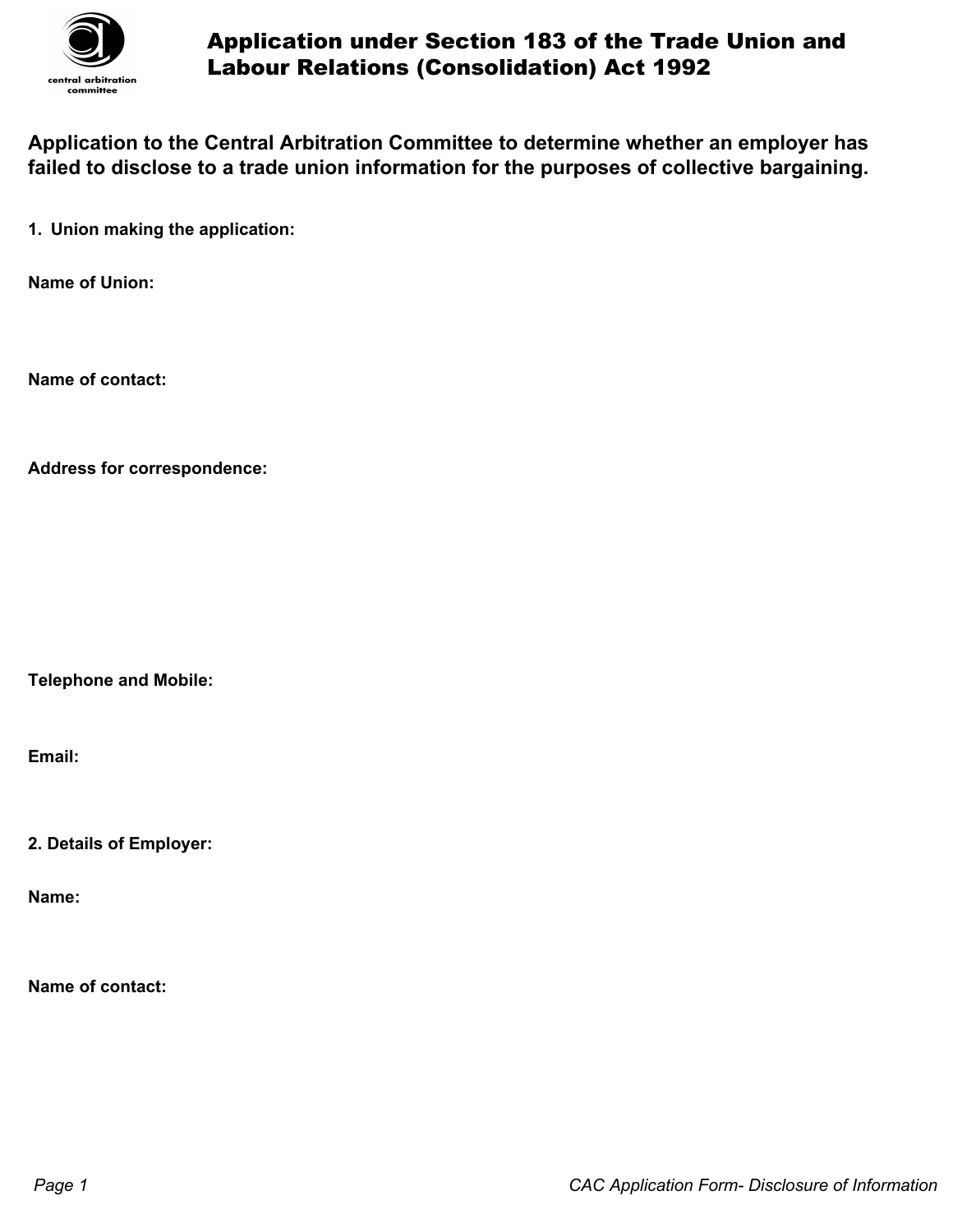**Address:**

**Telephone and Mobile:**

**Email:**

**3. Description of workers to whom the complaint relates:**

**4. Give details of the information requested and the date on which it was requested** *(please attach any relevant correspondence):*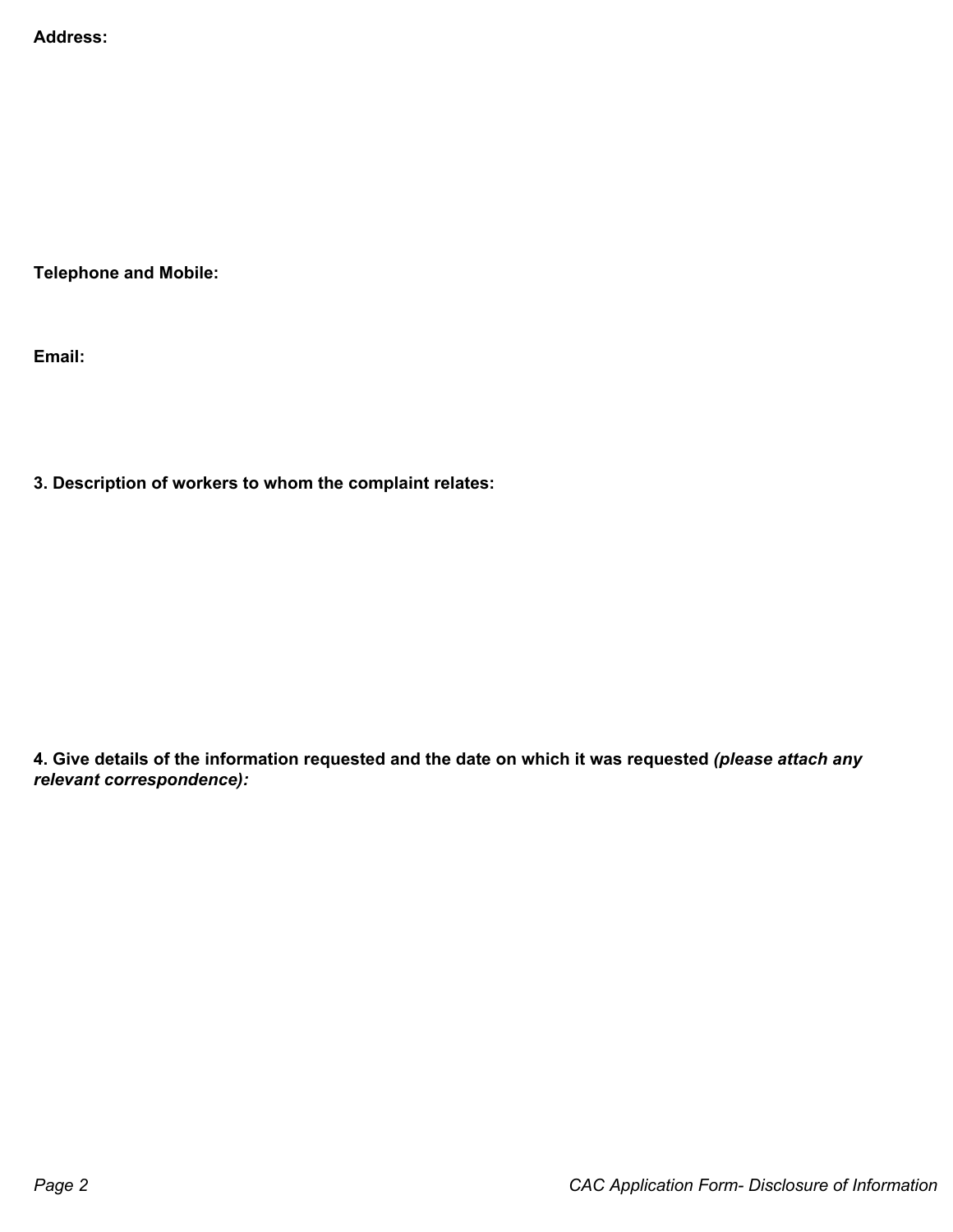**5. Give details of the collective bargaining purpose for which you requested the information described above (see paragraph 181(1) of the Act):**

**6. Give details of the way in which you consider you have been materially impeded in collective bargaining by not receiving the information (see paragraph 181(2)(a) of the Act):**

**7. Give details of the way in which you consider it would be in accordance with good industrial relations practice for the employer to disclose the information (see paragraph 181(2)(b) of the Act):**